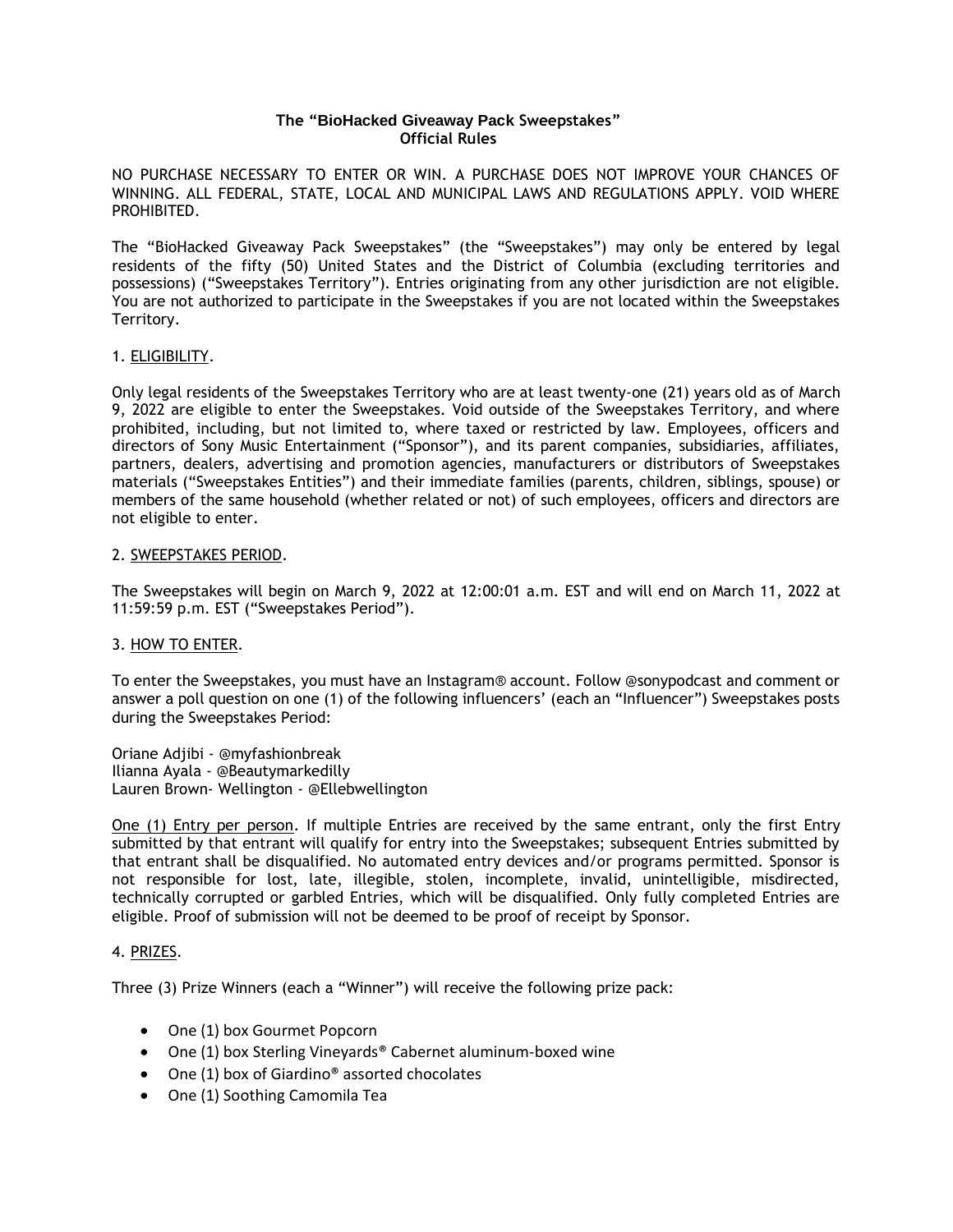• One (1) box CONOO<sup>®</sup> Stress Balls

The approximate retail value (ARV) of all prizes is One Hundred Fifty-Eight Dollars (\$158). That determination is final and binding and cannot be appealed. If the actual value of the prize turns out to be less than the stated ARV, the difference will not be awarded in cash. Prize is non-transferable. No substitutions or cash redemptions provided that the Sponsor reserves the right to substitute the Prize in whole or in part for a Prize of equal or greater value in the event that any component of the Prize is unavailable for any reason. Prize may not be sold, bartered or transferred. Prize does not include any additional expenses, including, but not limited to incidentals, meals, telephone charges, travel insurance, souvenirs, transportation, federal, state and local sales or other taxes and surcharges which are the sole responsibility of the Winners.

Winner must be at least twenty-one (21) years old as of March 9, 2022 and will be required to sign, have notarized, and return an Affidavit of Eligibility and Liability/Publicity Release within one (1) calendar days of Prize notification. If a Winner rejects his/her Prize or in the event of noncompliance with these Official Rules and requirements, such Prize will be forfeited, and an alternate Winner may be selected from all remaining eligible Entries. Upon any Prize forfeiture, no compensation will be given.

## 5. RANDOM DRAWING/ODDS.

The Winner will be selected in a series of random drawings, sorted by Influencer's Instagram® account, from all eligible Entries received on or around March 12, 2022. The drawings will be conducted by Sponsor and take place at an authorized workplace of a Sponsor employee. The odds of winning depend on the number of eligible Entries received. The Winner will be notified by email and if a Winner cannot be contacted within one (1) calendar day of first notification attempt, the Prize will be forfeited, and an alternate Winner may be selected from all remaining eligible Entries. Upon Prize forfeiture, no compensation will be given. By entering the Sweepstakes, entrants fully and unconditionally agree to be bound by these Official Rules and Sponsor's decisions, which will be final and binding in all matters relating to the Sweepstakes.

# 6. CONDITIONS.

All federal, state, provincial and local taxes are the sole responsibility of the Winner. Participation in this Sweepstakes and acceptance of Prize constitutes the Winner's permission for Sponsor to use his/her name, address (city and state), likeness, photograph, picture, portrait, voice, biographical information and/or any statements made by Winner regarding the Sweepstakes or Sponsor for advertising and promotional purposes without notice or additional compensation, except where prohibited by law. By participating, entrants and Winner agree to release and hold harmless Sponsor, Sweepstakes Entities, and their respective advertising and promotion agencies, parent companies, subsidiaries, affiliates, partners, representatives, agents, successors, assigns, employees, officers and directors ("Released Parties"), from any and all liability, for loss, harm, damage, injury, cost or expense whatsoever including without limitation, property damage, personal injury and/or death which may occur in connection with, preparation for, travel to, or participation in Sweepstakes, or possession, acceptance and/or use or misuse of Prize or participation in any Sweepstakes-related activity and for any claims based on publicity rights, defamation or invasion of privacy and merchandise delivery. Released Parties are not responsible if the Sweepstakes cannot take place or if any Prize cannot be awarded including, but not limited to due to travel cancellations, delays or interruptions due to acts of God, acts of war, natural disasters, weather or acts of terrorism. Entrants who do not comply with these Official Rules or attempt to interfere with this Sweepstakes in any way shall be disqualified. There is no purchase or sales presentation required to participate. A purchase does not increase odds of winning.

### 7. ADDITIONAL TERMS.

In the case of dispute as to the identity of any entrant, the Entry will be deemed to have been submitted by the Authorized Account Holder of the Email account associated with the winning Entry. "Authorized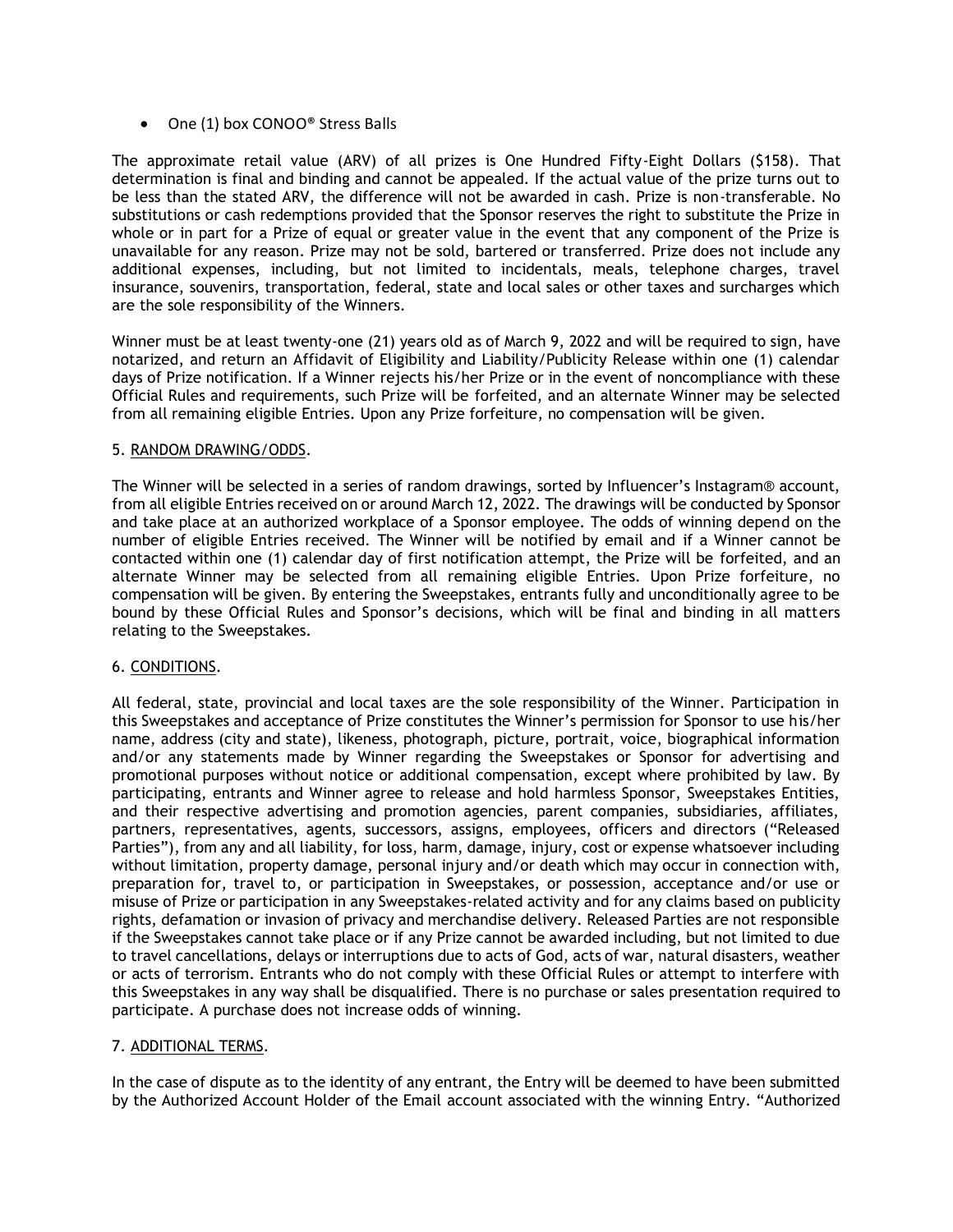Account Holder" is defined as the natural person to whom an Email account is assigned. Any potential Winner may be requested to provide Sponsor with proof that such Winner is the Authorized Account Holder of the Email account associated with the winning Entry. Any other attempted form of Entry is prohibited; no automatic, programmed, robotic or similar means of entry are permitted. Released Parties are not responsible for technical, hardware, software, telephone or other communications malfunctions, errors or failures of any kind, lost or unavailable network connections, web site, Internet, or ISP availability, unauthorized human intervention, traffic congestion, incomplete or inaccurate capture of entry information (regardless of cause) or failed, incomplete, garbled, jumbled or delayed computer transmissions which may limit one's ability to enter the Sweepstakes, including any injury or damage to participant's or any other person's computer relating to or resulting from participating in this Sweepstakes or downloading any materials in this Sweepstakes. Sponsor reserves the right to cancel, terminate, modify, extend or suspend this Sweepstakes should it determine (in its sole discretion) that a virus, bug, non-authorized human intervention, fraud or other causes beyond its control corrupt or affect the administration, security, fairness or proper conduct of the Sweepstakes. In such case, Sponsor will select the Winner from all eligible Entries received prior to and/or after (if appropriate) the action taken by Sponsor. Sponsor reserves the right to disqualify any individual it finds, in its sole discretion, to be tampering with the entry process or the operation of the Sweepstakes or website. Sponsor may prohibit an entrant from participating in the Sweepstakes or winning a Prize if, in its sole discretion, it determines that said entrant is attempting to undermine the legitimate operation of the Sweepstakes by cheating, hacking, deception, or other unfair playing practices (including the use of automated quick entry programs) or intending to annoy, abuse, threaten or harass any other entrants or Sponsor's representatives. Sponsor reserves the right not to award any or all part of the Prize, or to cancel, terminate, modify, extend or suspend this Sweepstakes without liability in the event an insufficient number of eligible Entries are received. CAUTION: ANY ATTEMPT BY AN ENTRANT TO DELIBERATELY DAMAGE ANY WEBSITE OR UNDERMINE THE LEGITIMATE OPERATION OF THE SWEEPSTAKES MAY BE A VIOLATION OF CRIMINAL AND CIVIL LAWS AND SHOULD SUCH AN ATTEMPT BE MADE, THE SPONSOR RESERVES THE RIGHT TO SEEK DAMAGES FROM ANY SUCH PERSON TO THE FULLEST EXTENT PERMITTED BY LAW.

### 8. USE OF DATA.

Sponsor may collect personal data about entrants in accordance with its privacy policy. Please review the Sony Music Entertainment privacy policy at [www.sonymusic.com/privacypolicy.html.](http://www.sonymusic.com/privacypolicy.html) By participating in the Sweepstakes, entrants hereby agree to Sponsor's collection and usage of their personal information and acknowledge that they have read and accepted Sponsor's privacy policy.

### 9. ISSUES OF LAW.

All federal, state and local laws and regulations are applicable. THE NEW YORK COURTS (STATE AND FEDERAL) SHALL HAVE SOLE JURISDICTION OF ANY CONTROVERSIES REGARDING THIS SWEEPSTAKES AND THE LAWS OF THE STATE OF NEW YORK SHALL EXCLUSIVELY GOVERN THIS SWEEPSTAKES WITHOUT REGARDS TO CONFLICT OF LAW RULES. EACH ENTRANT WAIVES ANY AND ALL OBJECTIONS TO JURISDICTION AND VENUE IN THOSE COURTS AND HEREBY SUBMITS TO THE JURISDICTION OF THOSE COURTS. EACH ENTRANT EXPRESSLY WAIVES THE RIGHT TO HAVE ANY SUCH ACTION OR PROCEEDING HEARD BEFORE A JURY.

### 10. HOW TO GET MORE INFORMATION.

To obtain the name of the Winner, send a self-addressed, stamped envelope by May 12, 2022 to Sony Music Entertainment, 25 Madison Avenue, New York, New York 10010, Attention: "**BioHacked Giveaway Pack Giveaway** Sweepstakes" Winners' List. To obtain a copy of these Official Rules, send a self